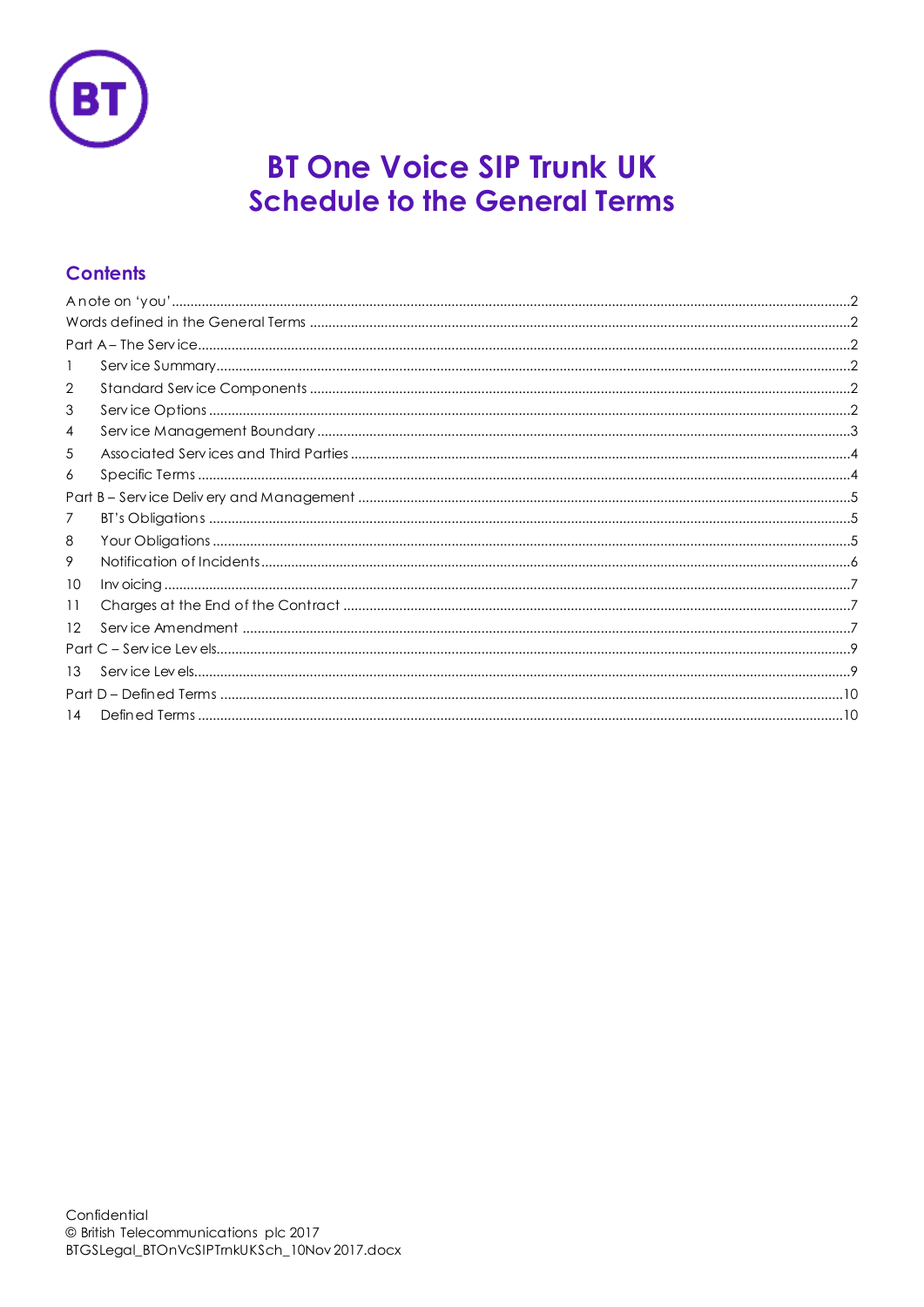

## <span id="page-1-0"></span>**A note on 'you'**

'You' and 'your' mean the Customer.

Phrases that refer to 'either', 'neither', 'each of us', 'both of us', 'we each' or 'we both' mean one or both of BT and the Customer, whichev er makes sense in the context of the sentence.

## <span id="page-1-1"></span>**Words defined in the General Terms**

Words that are capitalised but hav e not been defined in this Schedule hav e the meanings giv en to them in the General Terms.

# <span id="page-1-2"></span>**Part A – The Service**

#### <span id="page-1-3"></span>**1 Service Summary**

BT will prov ide you with a network based public telephony serv ice with centralised PSTN break-out and break-in that is compliant with Ofcom's regulatory requirements for such serv ices and that can be used as an alternative to traditional products such as ISDN30 to make and receiv e v oice calls ("**Call(s)**"). The serv ice is comprised of:

- 1.1 the Standard Serv ice Components; and
- 1.2 any of the Service Options as set out in any applicable Order,

up to the point of the Serv ice Management Boundary as set out in Paragraph [4](#page-2-0) (the "**Service**").

### <span id="page-1-4"></span>**2 Standard Service Components**

BT will prov ide you with all of the following standard serv ice components ("**Standard Service Components**") in accordance with the details as set out in any applicable Order:

- 2.1 Dual Parenting and Site Aggregation.
- 2.2 On-Net routing of Calls between your Sites that will be free of charge.
- <span id="page-1-6"></span>2.3 Call Screening:
	- 2.3.1 BT will screen Calls from your IP PBX to the One Voice SIP Trunk UK Platform against the Screening List and will present to the Receiv ing Number the associated Presentation Number in accordance with the Screening List.
	- 2.3.2 BT may for an IP PBX Call, present to the Receiv ing Number the Type 4 Presentation Number, prov ided that v alid div ersion information is prov ided by the IP PBX including the CLI of the Originating Number. You agree that where BT agrees to present a Type 4 Presentation Number:
		- (a) BT will not screen the Type 4 Presentation Number; and
		- (b) You will:
			- (i) only pass on the CLI of the Originating Number and not an alternativ e CLI; and
			- (ii) be responsible for compliance with the CLI Guidelines.

#### 2.4 **Network Interconnection**

IP connectiv ity between your priv ate network and the BT network where the Serv ice components are located.

#### 2.5 **Point to VPN Trunk connection (SIP Trunk)**

Trusted connection between one IP Address at the Customer Equipment and each of the Session Border Controllers applicable to you.

#### 2.6 **Trunk Group**

A logical grouping of one or more SIP Trunks.

#### 2.7 **Number range**

A range of consecutiv e Geographic Numbers or a single Geographic Number.

#### 2.8 **Maintenance**

You will receiv e Prompt Care maintenance serv ice.

### <span id="page-1-5"></span>**3 Service Options**

BT will prov ide you with any of the following options as set out in any applicable Order ("**Service Options**") and in accordance with the details as set out in that Order:

#### 3.1 **SIP Channels**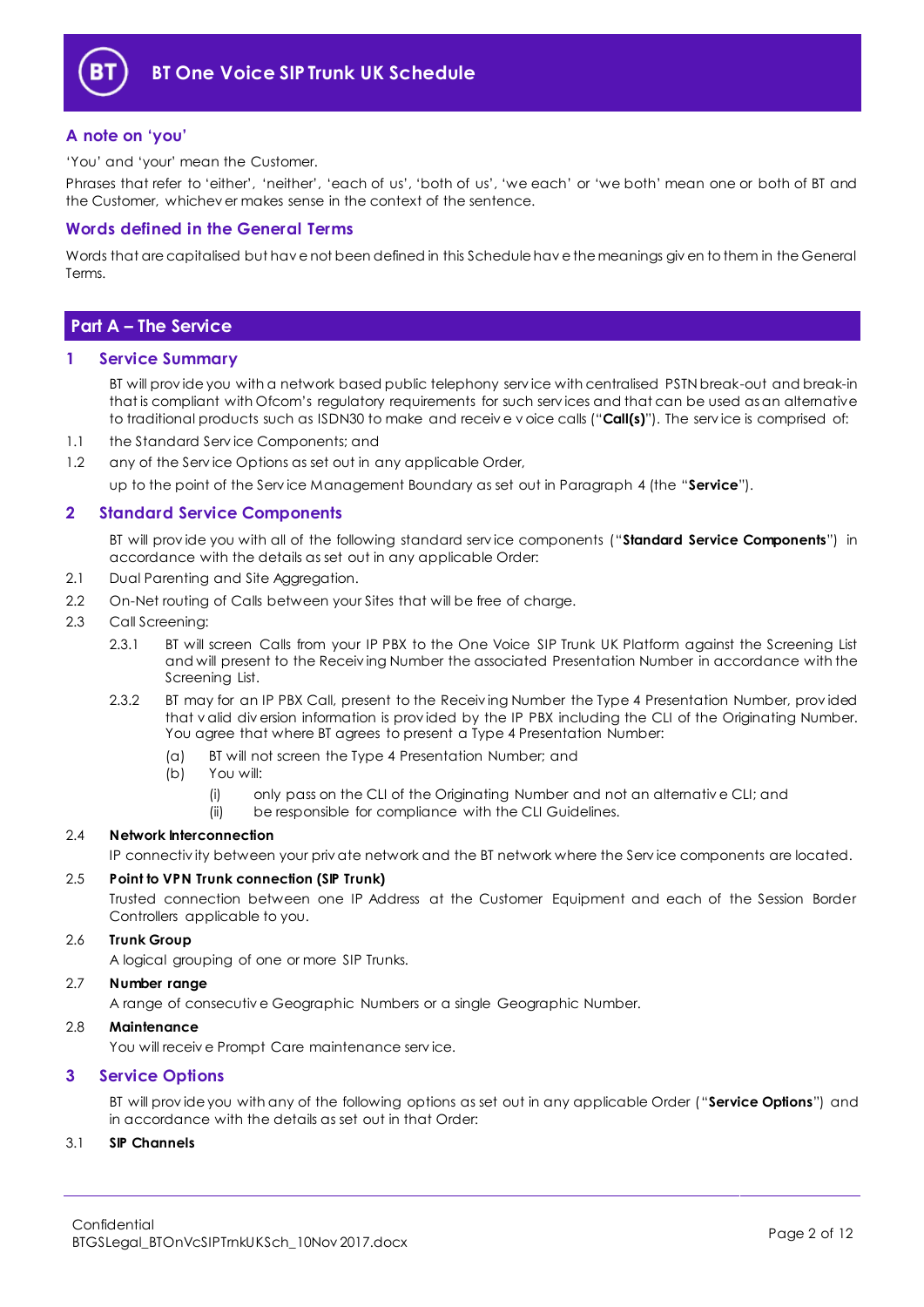

- <span id="page-2-1"></span>3.1.1 BT will configure SIP Channels for different traffic patterns that can be allocated at Trunk lev el so that indiv idual Sites can support multiple SIP Channels. You may order some or all of the following configurations:
	- (a) Normal prov iding the Trunk capacity for typical business use, with peaks and troughs of traffic;
	- (b) Intense prov ided to support almost constant use; or
	- (c) Dynamic can be ordered to cov er short term requirements for increased capacity and consists of pre-agreed Dynamic Capacity from which SIP Channels can be activ ated or de-activ ated at short notice,

#### ("**Channel Type**").

3.1.2 Each Trunk will hav e only one permanent Channel Type and each Trunk Group can only contain Trunks of the same Channel Type. Pre-ordered Dynamic Channels may be on any Trunk.

#### 3.2 **Mapping of Geographic Number Ranges**

You may map Geographic Number ranges to specific Trunks or specific Trunk Groups and specify the features to be applied at that lev el. Geographic number ranges cannot be mapped to multiple Trunk Groups or to multiple Trunks.

#### <span id="page-2-2"></span>3.3 **Call Routing**

- 3.3.1 BT will make av ailable the following routing options which will specify how Calls are routed into your estate:
	- (a) Priority Routing all Calls are directed to the first Trunk, then to the second Trunk and then to the third Trunk and so on; and
	- (b) Round Robin Calls alternate between Trunks, for example, first Call to the first Trunk, second Call to the second Trunk and so on,

#### ("**Routing Option**").

3.3.2 BT will apply the requested Routing Option to all Trunks in a Trunk Group.

#### 3.4 **Outgoing Call Barring**

You may request barring of Calls to groups of destinations including:

- 3.4.1 Calls to premium rate serv ices;
- 3.4.2 Calls to international destinations; or
- 3.4.3 all Calls.

#### 3.5 **Presentation Number**

- 3.5.1 You may configure Type 2 Presentation Numbers, Type 3 Presentation Numbers and Type 5 Presentation Numbers.
- 3.5.2 BT may, in accordance with Paragrap[h 2.3.2,](#page-1-6) allow you to present Type 4 Presentation Numbers.

### 3.6 **Private Dial Plan**

BT will prov ide the following:

- 3.6.1 Priv ate Dial Plan you may direct Call deliv ery to Sites or Geographic Numbers. The Geographic Numbers will all be the same length of between two and 15 digits; and
- 3.6.2 Virtual On Net Calling you may build frequently dialled Geographic Numbers into in the Priv ate Dial Plan to create a 'v irtual' Site.

#### 3.7 **BT One Voice Interworking**

BT will, if you hav e BT One Voice (Global) VPN outside of the United Kingdom, allow Calls between the Serv ice and BT One Voice (Global) VPN to be made On-Net.

#### 3.8 **Maintenance**

You may select the Total Care maintenance serv ice at an additional Charge as set out in the Order.

### <span id="page-2-0"></span>**4 Service Management Boundary**

- <span id="page-2-3"></span>4.1 BT will prov ide and manage the Serv ice as set out in Parts B and C of this Schedule up to:
	- 4.1.1 the Port facing the Data Network on the PE Routers between the One Voice SIP Trunk UK Platform and the Data Network connection; and
	- 4.1.2 the interconnect between the One Voice SIP Trunk UK Platform and the PSTN;

### ("**Service Management Boundary**").

4.2 BT will be responsible within the Serv ice Management Boundary for, Call routing, handoff to the VPN, capacity management, Call admission and security, and publication in the appropriate BT phone book.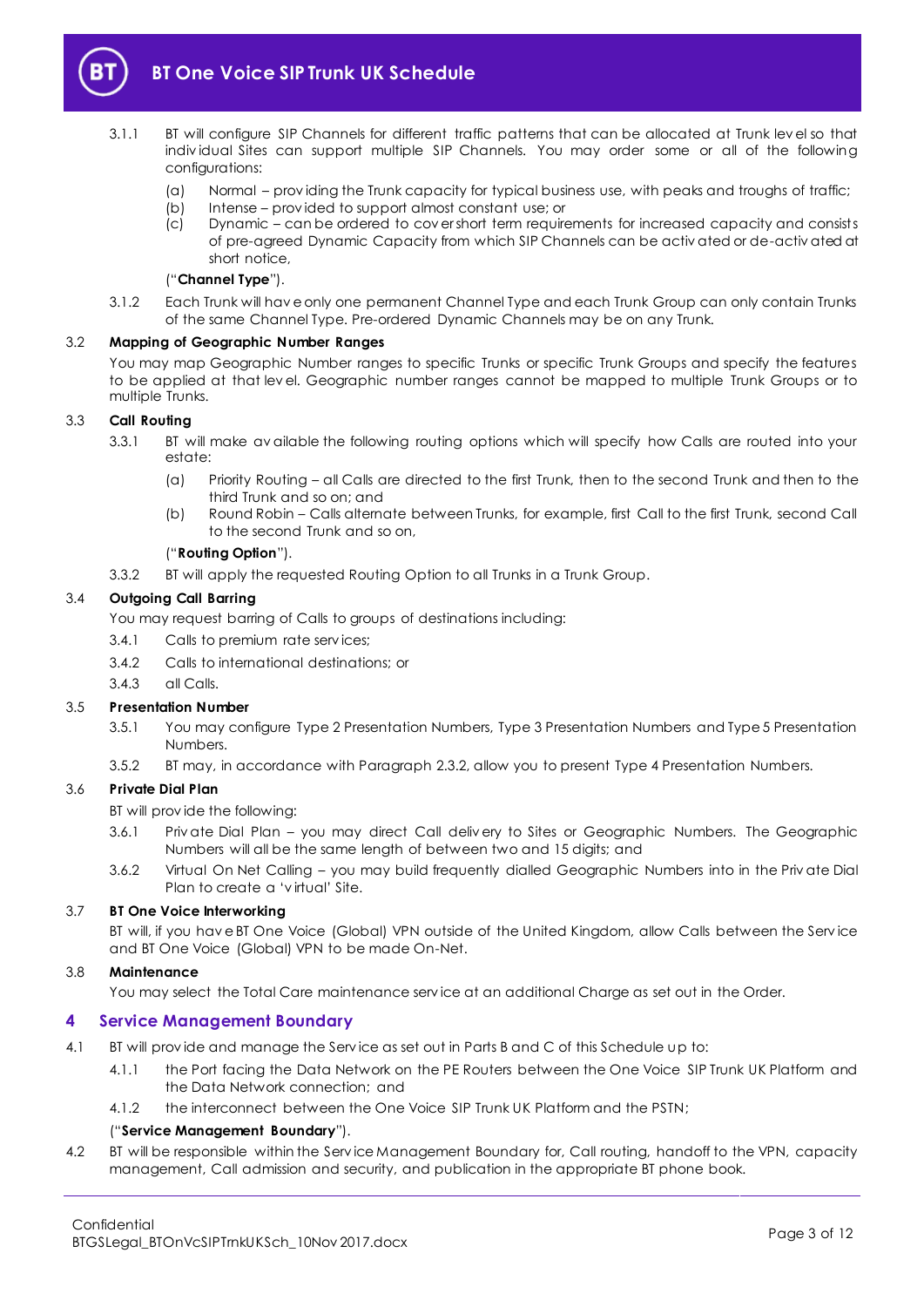

- 4.3 BT will have no responsibility for the Service outside the Service Management Boundary and will not be responsible for performing any installation, configuration, monitoring or maintenance of:
	- 4.3.1 any Customer Equipment; and
	- 4.3.2 the Data Network.
- 4.4 BT does not make any representations, whether express or implied, about whether the Serv ice will operate in combination with any Customer Equipment or other equipment and software.

### <span id="page-3-0"></span>**5 Associated Services and Third Parties**

- <span id="page-3-4"></span><span id="page-3-3"></span>5.1 You will hav e the following serv ices in place that will connect to the Serv ice and are necessary for the Serv ice to function and will ensure that these serv ices meet the minimum technical requirements that BT specifies:
	- 5.1.1 an IP Connect UK and/or Ethernet Connect UK data network ("**Data Network**");
	- 5.1.2 a Virtual Priv ate Network prov ided on the Data Network to carry your v oice traffic; and
	- 5.1.3 compatible Customer Equipment. The Serv ice may be used with a range of IP PBXs but cannot be prov ided for indiv idual SIP enabled phones;

#### (each an "**Enabling Service**").

5.2 If BT prov ides you with any serv ices other than the Serv ice (including, but not limited to any Enabling Serv ice) this Schedule will not apply to those serv ices and those serv ices will be gov erned by their separate terms.

#### <span id="page-3-1"></span>**6 Specific Terms**

#### 6.1 **Minimum Period of Service**

At the end of the Minimum Period of Serv ice, unless one of us giv es Notice to the other of an intention to terminate the Serv ice in accordance with the Contract, BT will continue to prov ide the Serv ice and both of us will continue to perform each of our obligations in accordance with the Contract.

#### 6.2 **Termination for Convenience**

For the purposes of Clause 17 of the General Terms, either of us may, at any time after the Serv ice Start Date and without cause, terminate the Serv ice or any Order by giv ing 28 days' Notice to the other.

#### 6.3 **Access to Emergency Services**

- 6.3.1 BT will, subject to you meeting your obligations in Paragraph [6.3.2,](#page-3-2) prov ide Users with the ability to call the emergency serv ices by dialling "**999**" or "**112**".
- <span id="page-3-2"></span>6.3.2 You will ensure that:
	- (a) you request from BT or port or transfer to BT, at least one Geographic Number for each of your geographic locations from which a Call to the emergency serv ices may be made v ia the Serv ice; and
	- (b) Customer Equipment transmits the CLI of the Geographic Number associated with the geographic location from which the Call to the emergency serv ices is made.

#### 6.4 **Predictive Diallers**

- 6.4.1 The Serv ice does not support Predictiv e Diallers.
- 6.4.2 You will not use or allow your Users to use Predictiv e Diallers with the Serv ice.
- 6.4.3 In addition to what it says in Clause 15 of the General Terms, if you or your Users use Predictiv e Diallers with the Serv ice, BT may restrict or suspend the Serv ice; and
	- (a) you will pay the Charges that are payable for the Serv ice until the Serv ice ends; and
	- (b) BT may charge a re-installation fee to start the Serv ice again.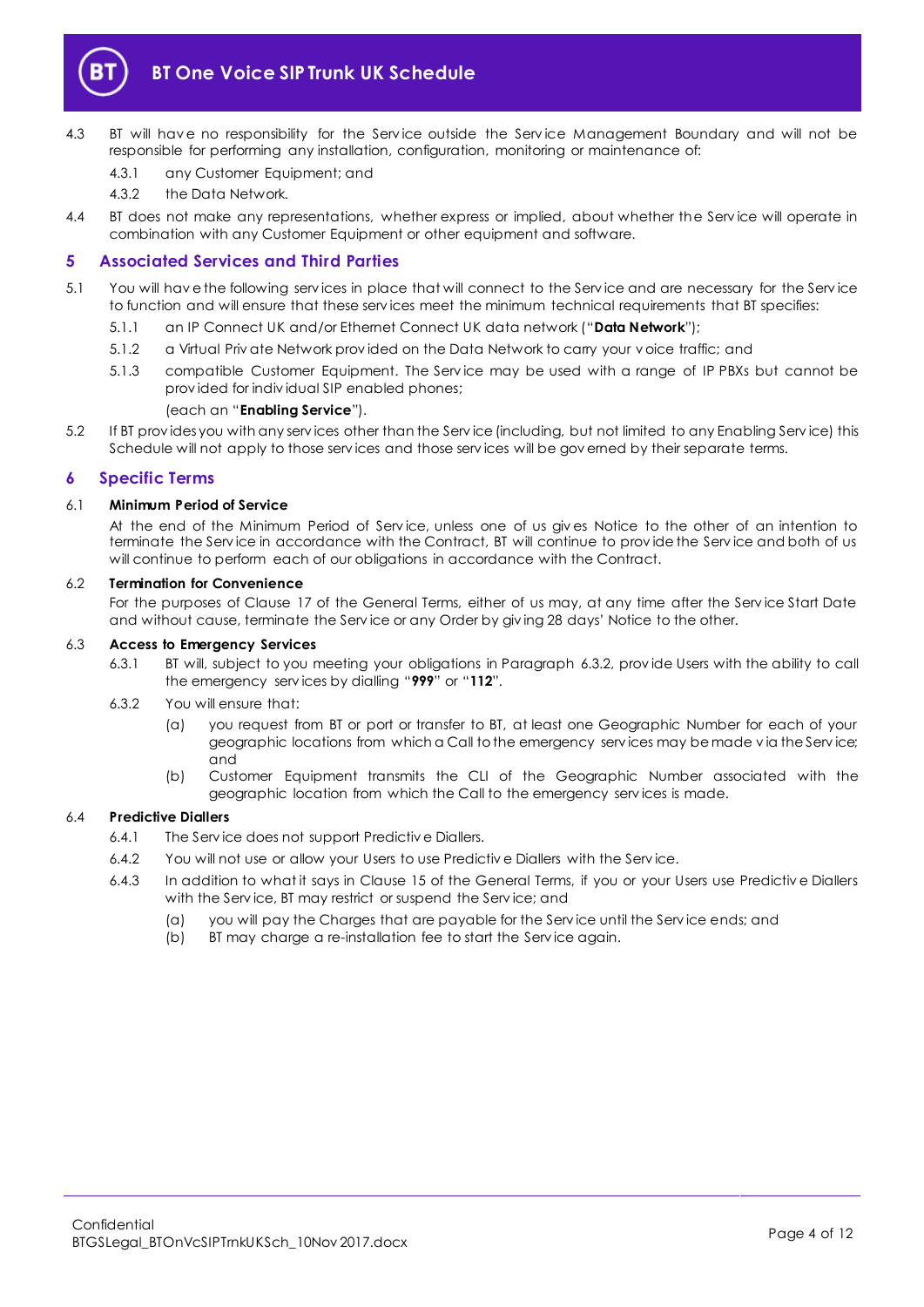

# <span id="page-4-0"></span>**Part B – Service Delivery and Management**

## <span id="page-4-1"></span>**7 BT's Obligations**

#### 7.1 **Service Delivery**

Before the Serv ice Start Date and, where applicable, throughout the prov ision of the Serv ice, BT:

- 7.1.1 will provide you with contact details for the Service Desk;
- <span id="page-4-3"></span>7.1.2 will at your request prov ide you with a list of IP PBXs that are compatible with the Serv ice;
- 7.1.3 will where requested by you and at an additional Charge, test and approv e any IP PBX that you intend to use with the Serv ice that is not in the list of IP PBXs prov ided in accordance with Paragrap[h 7.1.2;](#page-4-3)
- 7.1.4 will only progress the Order for Serv ice if the Data Network is capable of supporting the Serv ice and the Data Network serv ice identifiers are made known to BT by you. The identifiers are:
	- (a) for IP Connect UK, VPNN and FTIP; and
	- (b) for Ethernet Connect UK, ETHExxx and ETHNxxx;
- 7.1.5 will, if BT considers that the Data Network cannot support the Serv ice, cancel the Order without any further liability to BT;
- 7.1.6 will arrange for Geographic Numbers to be ported, transferred or for new Geographic Numbers to be supplied (as applicable);
- 7.1.7 will prov ide you with a Customer Committed Date and will use reasonable endeav ours to meet any Customer Committed Date; and
- 7.1.8 will create point to VPN Trunk connections to the Data Network and define the connectiv ity between the Data Network and the One Voice SIP Trunk UK Platform and will specify:
	- (a) the calling capabilities; and
	- (b) capacity,

of the connections. The total amount of SIP Channels defined at the SIP Trunk Group lev el is the total capacity av ailable for receiv ing Calls from the PSTN. In all cases, the number of Channels av ailable at each Site will be limited by the connectiv ity capacity of that Site to the BT Network.

#### <span id="page-4-4"></span>7.2 **Commissioning of the Service**

Before the Serv ice Start Date, BT will:

- 7.2.1 configure the Serv ice in accordance with the CRF; and
- 7.2.2 on the date that BT has completed the activ ities in this Paragrap[h 7.2,](#page-4-4) confirm to you that the Service is av ailable for performance of any Acceptance Tests as set out in Paragrap[h 8.2.](#page-5-1)

### <span id="page-4-6"></span><span id="page-4-5"></span>7.3 **During Operation**

On and from the Serv ice Start Date, BT:

- 7.3.1 will respond and use reasonable endeav ours to remedy an Incident without undue delay and in accordance with the Serv ice Lev els in Part C of the Contract if BT detects or if you report an Incident on the BT Network;
- 7.3.2 will maintain a web portal and serv er to prov ide you with online access to management information statistics for SIP Trunk utilisation;
- 7.3.3 may carry out Maintenance from time to time and will use reasonable endeav ours to inform you at least fiv e Business Days before any Planned Maintenance on the Serv ice or BT Network, howev er, BT may inform you with less notice than normal where Maintenance is required in an emergency.

# <span id="page-4-2"></span>**8 Your Obligations**

#### 8.1 **Service Delivery**

Before the Serv ice Start Date and, where applicable, throughout the prov ision of the Serv ice, you will:

- 8.1.1 prov ide BT with the names and contact details of the Customer Contact, but BT may also accept instructions from a person who BT reasonably believ es is acting with your authority;
- 8.1.2 prov ide BT with any information reasonably required without undue delay;
- 8.1.3 complete any preparation activ ities that BT may request to enable you to receiv e the Serv ices promptly and in accordance with any reasonable timescales;
- 8.1.4 ensure that your IP PBX is:
	- (a) SIP enabled and complies with the SIP interface specification prov ided to you by BT;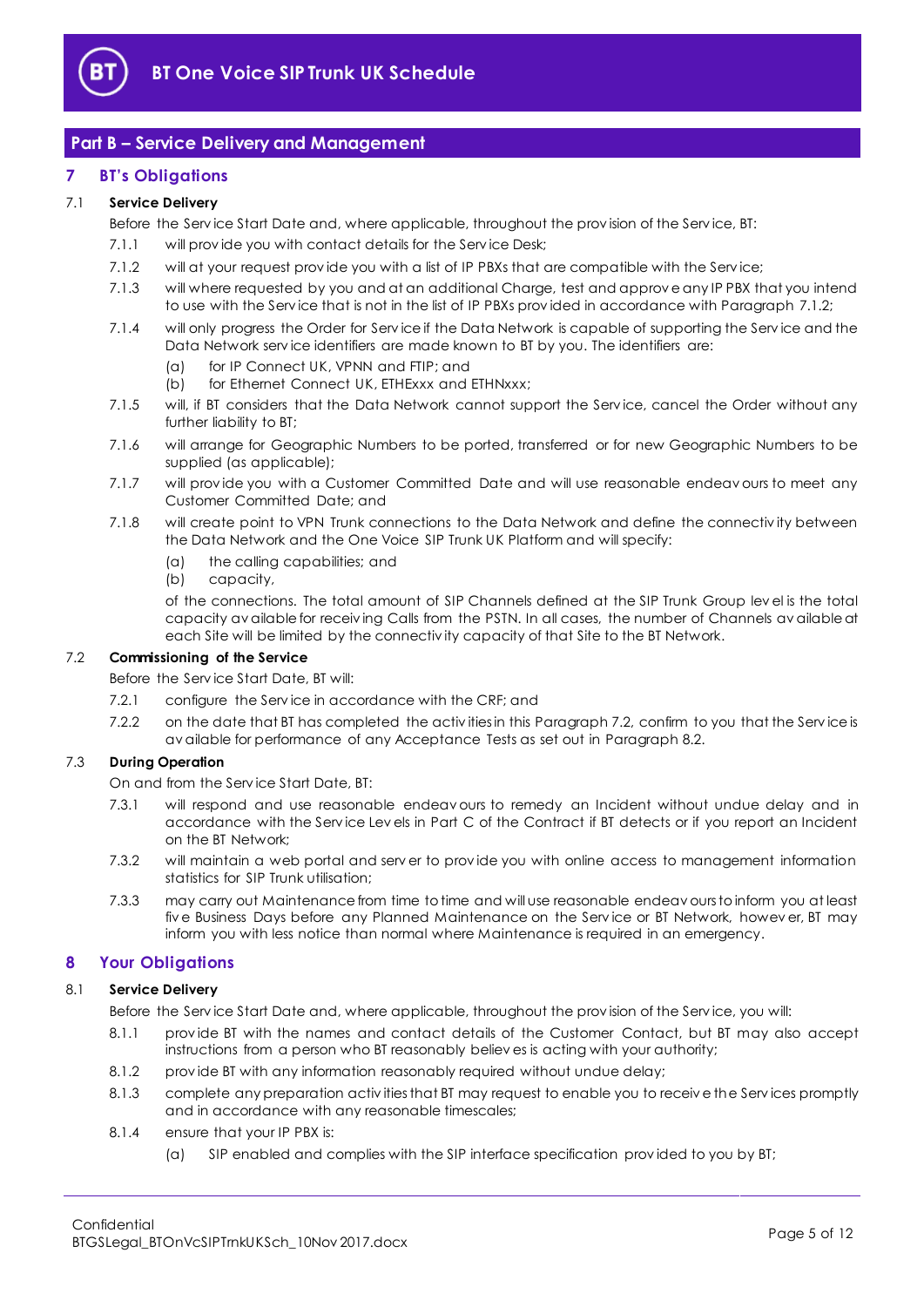

- (b) programmed to transmit the CLI of the Geographic Number associated with the geographic location from which any call to the emergency serv ices is being made;
- <span id="page-5-2"></span>8.1.5 inform BT in adv ance of any changes to the IP PBX that may affect your software v ersion or rev ision lev el;
- <span id="page-5-3"></span>8.1.6 ensure that you put in place appropriate measures to enable Users to call the emergency serv ices;
- 8.1.7 be in material breach of this Contract if you fail to comply with the requirements of Paragraphs [8.1.4\(b\)](#page-5-2) an[d 8.1.6.](#page-5-3) BT will hav e no responsibility or liability to you where you fail to comply with Paragrap[h 8.1.4\(b\)](#page-5-2) and  $8.1.6$ ;
- 8.1.8 remain responsible for management of the Data Network and ensure that there is sufficient capacity on the Data Network for handling the intended amount of concurrent Calls at each of the Sites; and
- 8.1.9 port the entire Geographic Number range where you request the port of any ISDN30 Geographic Number.

#### <span id="page-5-8"></span><span id="page-5-1"></span>8.2 **Acceptance Tests**

- 8.2.1 You will carry out the Acceptance Tests for the Service within five Business Days after receiving Notice from BT in accordance with Paragrap[h 7.2.2](#page-4-5) ("**Acceptance Test Period**").
- <span id="page-5-5"></span>8.2.2 The Serv ice is accepted by you if you confirm acceptance in writing during the Acceptance Test Period or is deemed to hav e been accepted by you if you do not prov ide BT with Notice to the contrary by the end of the Acceptance Test Period.
- 8.2.3 Subject to Paragraph [8.2.4,](#page-5-4) the Serv ice Start Date will be the earlier of the following:
	- (a) the date that you confirm acceptance of the Serv ice in writing in accordance with Paragraph  $8.2.2$ ; or
	- (b) the date of the first day following the Acceptance Test Period.
- <span id="page-5-4"></span>8.2.4 If, during the Acceptance Test Period, you prov ide BT Notice that the Acceptance Tests hav e not been passed, BT will inv estigate the non-conformance without undue delay and will:
	- (a) remedy any BT non-conformance without undue delay and prov ide you Notice that BT has remedied the non-conformance and inform you of the Serv ice Start Date; or
	- (b) where the non-conformance is due to Customer Equipment, BT will not remedy the nonconforming Customer Equipment and BT will deem the Serv ice to hav e been accepted by you on expiry of the Acceptance Test Period.

#### 8.3 **During Operation**

On and from the Serv ice Start Date, you will:

- 8.3.1 ensure that Users report Incidents to the Customer Contact and not to the Service Desk;
- 8.3.2 ensure that the Customer Contact will take Incident reports from Users and pass these to the Service Desk using the reporting procedures agreed between both of us, and will be av ailable for all subsequent Incident management communications;
- 8.3.3 monitor and maintain any Customer Equipment connected to the Serv ice or used in connection with a Serv ice;
- 8.3.4 ensure that any Customer Equipment that is connected to the Serv ice or that you use, directly or indirectly, in relation to the Serv ice is:
	- (a) adequately protected against v iruses and other breaches of security;
	- (b) technically compatible with the Serv ice and will not harm or damage the Serv ice or the BT Network or any of BT's suppliers' or subcontractors' network or equipment; and
	- (c) connected, approv ed and used in accordance with relev ant instructions, standards and Applicable Law and any safety and security procedures applicable to the use of that Customer Equipment; and
- 8.3.5 immediately disconnect any Customer Equipment, or adv ise BT to do so at your expense, where Customer Equipment does not meet any relev ant instructions, standards or Applicable Law .

### <span id="page-5-0"></span>**9 Notification of Incidents**

Where you become aware of an Incident:

- 9.1 the Customer Contact will report it to the Service Desk;
- <span id="page-5-6"></span>9.2 BT will giv e you a Ticket;
- <span id="page-5-7"></span>9.3 BT will inform you when it believ es the Incident is cleared and will close the Ticket when:
	- 9.3.1 you confirm that the Incident is cleared within 24 hours after being informed; or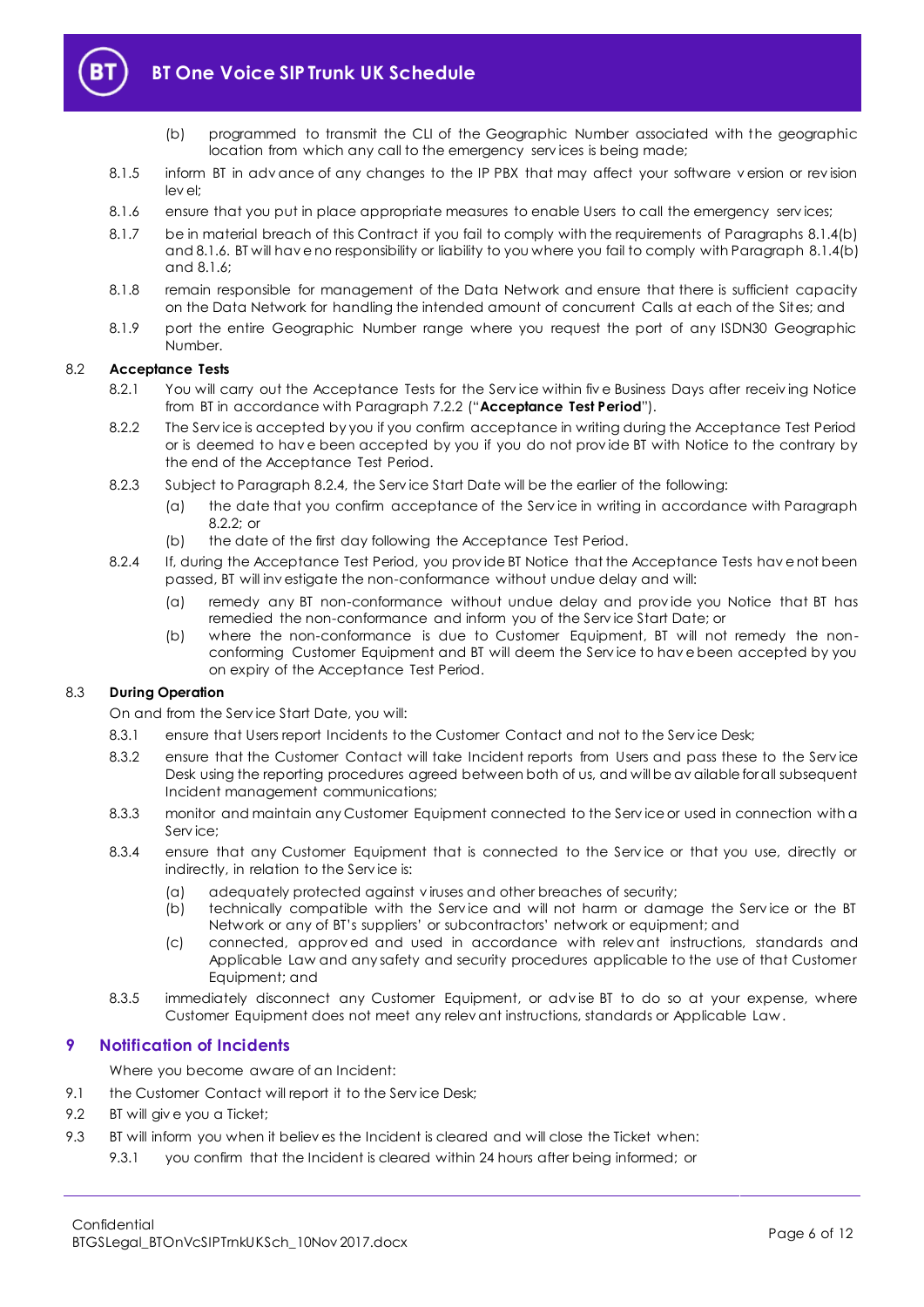

- 9.3.2 BT has attempted unsuccessfully to contact you, in the way agreed between both of us, in relation to the Incident and you hav e not responded within 24 hours following BT's attempt to contact you.
- <span id="page-6-3"></span>9.4 If you confirm that the Incident is not cleared within 24 hours following being informed, the Ticket will remain open, and BT will continue to work to resolv e the Incident.
- 9.5 Where BT becomes aware of an Incident, Paragraphs [9.2,](#page-5-6) [9.3](#page-5-7) and [9.4](#page-6-3) will apply.

## <span id="page-6-0"></span>**10 Invoicing**

- 10.1 BT will inv oice you for the Charges for the Serv ice as set out in Paragraph [10.2](#page-6-4) in the amounts and currency as set out in any applicable Order.
- <span id="page-6-4"></span>10.2 Unless set out otherwise in any applicable Order, BT will inv oice you for:
	- 10.2.1 Installation Charges, on the Serv ice Start Date, or where the installation period is estimated to be longer than one month, monthly in arrears starting from when you place an Order until the Serv ice Start Date;
	- 10.2.2 Recurring Charges, except Usage Charges, monthly in adv ance on the first day of the relev ant month and for any period where Serv ice is prov ided for less than one month, the Recurring Charges will be calculated on a daily basis;
	- 10.2.3 Usage Charges, monthly in arrears on the first day of the relev ant month, calculated at the then current rates; and
	- 10.2.4 any Termination Charges incurred in accordance with Paragraph [11](#page-6-1) upon termination of the relev ant Serv ice.
- 10.3 BT may inv oice you for any of the following Charges in addition to those set out in any applicable Order:
	- 10.3.1 Charges for inv estigating Incidents that you report to BT where BT finds no Incident or that the Incident is caused by something for which BT is not responsible under the Contract;
	- 10.3.2 Charges for prov iding any agreed support to an Incident outside of the hours of cov erage for Prompt Care, or Total Care where Total Care is included in the Order;
	- 10.3.3 Charges for commissioning the Serv ice as set out in Paragrap[h 7.2](#page-4-4) outside of Business Hours;
	- 10.3.4 Charges for expediting prov ision of the Serv ice at your request after you hav e been informed of the Customer Committed Date; and
	- 10.3.5 any other Charges as set out in any applicable Order or the BT Price List or as otherwise agreed between both of us.

### <span id="page-6-1"></span>**11 Charges at the End of the Contract**

- <span id="page-6-5"></span>11.1 If you exercise your right in accordance with Clause 17 of the General Terms to terminate the Contract, any Serv ice, one or more SIP Channels, a Geographic Number or a block of Geographic Number ranges, for conv enience you will pay BT:
	- 11.1.1 all outstanding Charges for Serv ice rendered; and
	- 11.1.2 any other Charges as set out in any applicable Order.
- 11.2 In addition to the Charges set out at Paragraph [11.1](#page-6-5) abov e, if your termination in accordance with Paragraph [11.1](#page-6-5) occurs during the Minimum Period of Serv ice, you will pay BT:
	- 11.2.1 for any parts of the Serv ice, including one or more SIP Channels, a Geographic Number or a block of Geographic Number ranges terminated during the first 12 months of the Minimum Period of Serv ice, Termination Charges, as compensation, equal to:
		- (a) 100 per cent of the Recurring Charges per terminated SIP Channel, Geographic Number or block of Geographic Number ranges for any remaining months of the first 12 months of the Minimum Period of Serv ice;
		- (b) 20 per cent of the Recurring Charges per terminated SIP Channel, Geographic Number or block of Geographic Number ranges for the remaining months, other than the first 12 months, of the Minimum Period of Serv ice; and
		- (c) any waiv ed Installation Charges;
	- 11.2.2 for any parts of the Serv ice that were terminated after the first 12 months of the Minimum Period of Service, Termination Charges, as compensation, equal to 20 per cent of the Recurring Charges per terminated SIP Channel, Geographic Number or block of Geographic Number ranges for any remaining months of the Minimum Period of Serv ice.

### <span id="page-6-2"></span>**12 Service Amendment**

<span id="page-6-6"></span>12.1 You may request, by giving BT Notice, a change to: 12.1.1 an Order for the Serv ice (or part of an Order) at any time before the applicable Serv ice Start Date; or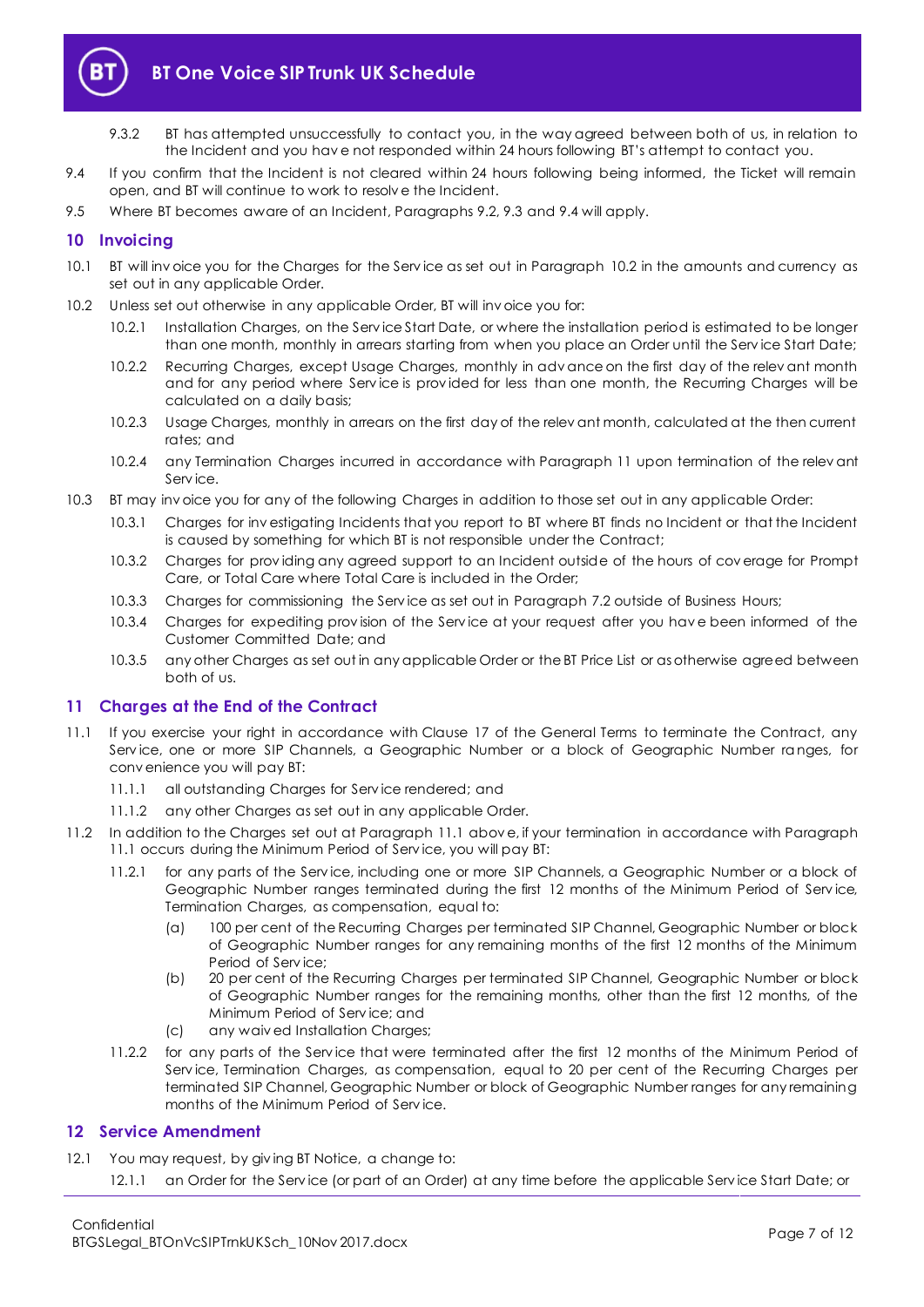

- 12.1.2 the Service at any time after the Service Start Date.
- 12.2 If you exercise your right in accordance with Paragraph [12.1](#page-6-6), and except where a change results from BT's failure to comply with BT's obligations under the Contract, BT will, within a reasonable time, prov ide you with a written estimate, including:
	- 12.2.1 the likely time required to deliver the changed Service; and
	- 12.2.2 any changes to the Charges due to the changed Service.
- 12.3 BT has no obligation to proceed with any change that you request in accordance with Paragraph [12.1,](#page-6-6) unless and until BT has both agreed in writing on the necessary changes to the Charges, implementation timetable and any other relev ant terms of the Contract to take account of the change.
- 12.4 If BT changes a Serv ice prior to the Serv ice Start Date because you hav e giv en BT incomplete or inaccurate information, BT may, in its reasonable discretion, apply additional reasonable one-time or Recurring Charges.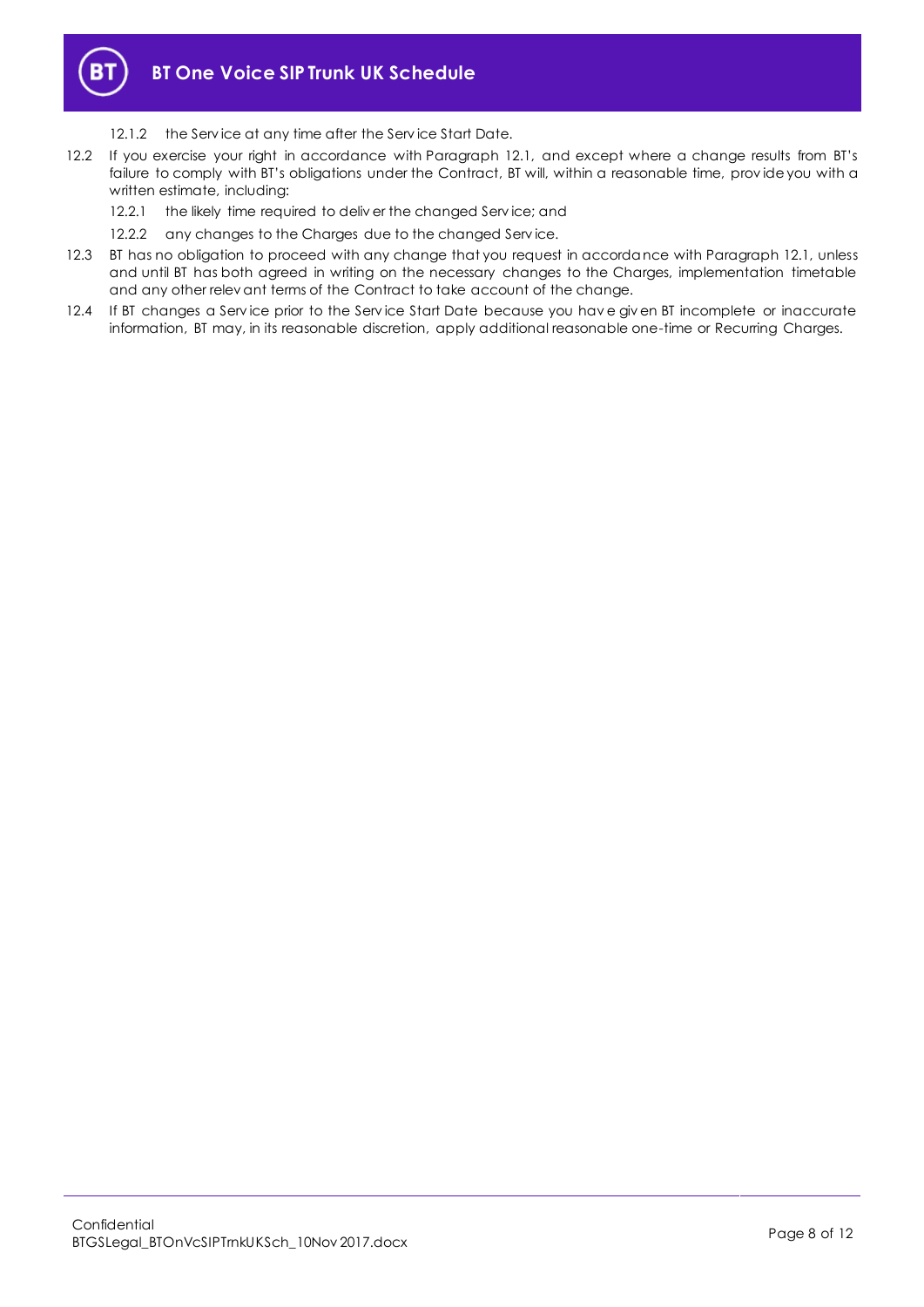

# <span id="page-8-0"></span>**Part C – Service Levels**

#### <span id="page-8-1"></span>**13 Service Levels**

BT will respond and resolv e Qualifying Incidents in accordance with Prompt Care and Total Care but these are targets only and BT will not pay compensation for any failure to meet the targets.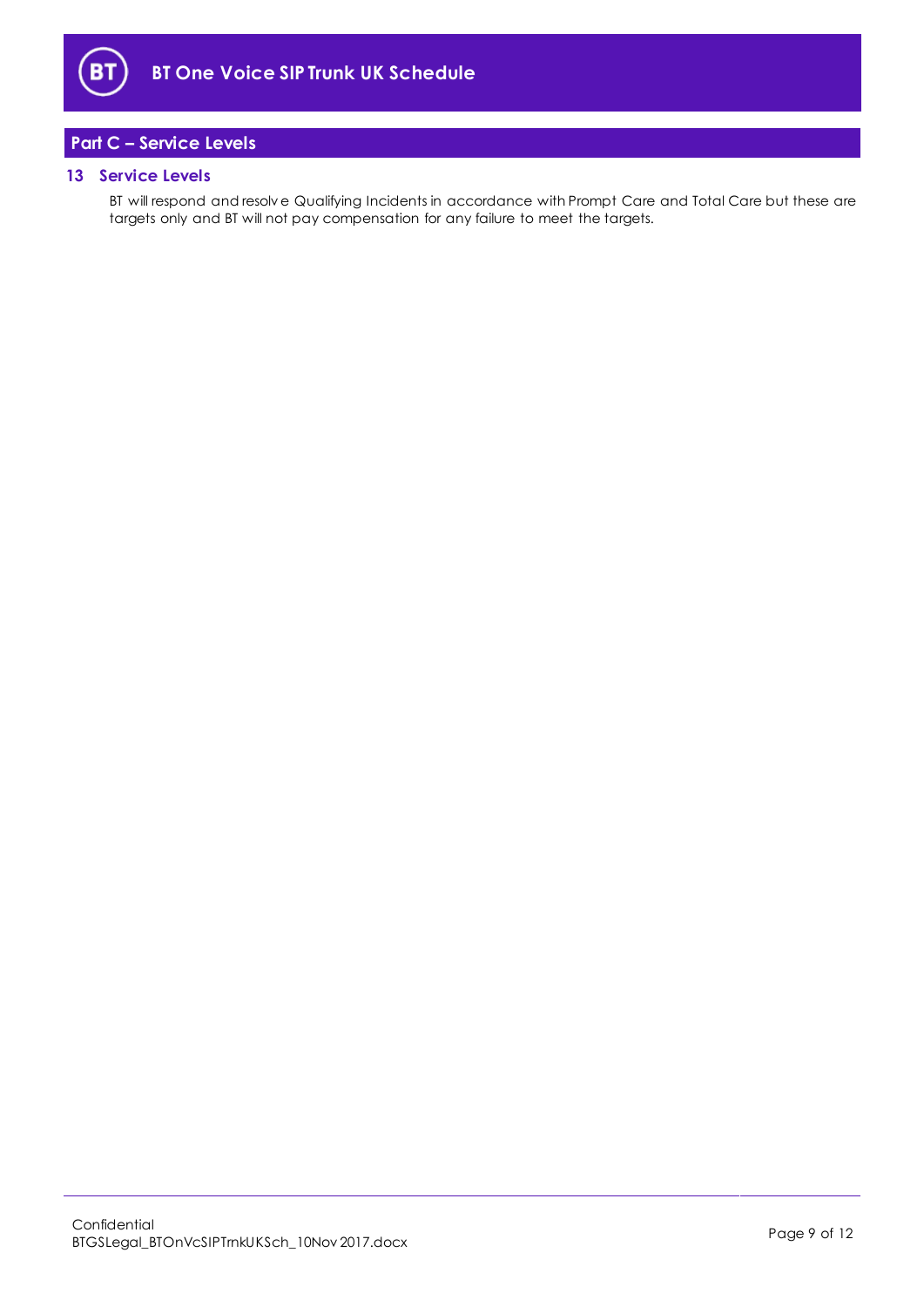

# <span id="page-9-0"></span>**Part D – Defined Terms**

#### <span id="page-9-1"></span>**14 Defined Terms**

In addition to the defined terms in the General Terms, capitalised terms in this Schedule will hav e the below meanings (and in the case of conflict between these defined terms and the defined terms in the General Terms, these defined terms will take precedence for the purposes of this Schedule). BT has repeated some definitions in this Schedule that are already defined in the General Terms. This is to make it easier for you to find the definitions when reading this Schedule.

"**Acceptance Test Period**" has the meaning giv en in Paragrap[h 8.2.1.](#page-5-8)

"**Acceptance Tests**" means those objectiv e tests conducted by you that when passed confirm that you accept the Serv ice and that the Serv ice is ready for use sav e for any minor non-conformities that will be resolv ed as an Incident as set out in Paragraph [7.3.1.](#page-4-6)

"**Allocated Number**" means a unique telephone number that will not be the extension of another telephone number and which is allocated to a User and is either a:

- (a) Geographic Number; or
- (b) Mobile Number.

"**Availability**" means the period of time when the Serv ice is functioning.

"**BGP**" means Border Gateway Protocol a standardised exterior gateway protocol allowing the exchange of routing reachability information between the BT Network and your priv ate network.

"**BT One Voice (Global) VPN**" means the BT Serv ice that offers a global v oice priv ate network for corporate telephony.

"**BT Price List**" means the document containing a list of BT's charges and terms that can be accessed at: [www.bt.com/pricing](http://www.bt.com/pricing) (or any other online address that BT may advise you).

"**Business Hours**" means between the hours of 0800 and 1700 in a Business Day.

"**Call(s)**" has the meaning giv en in Paragrap[h 1.](#page-1-3)

"**Caller Line Identification**" or "**CLI**" means the Originating Number that is identified to the recipient of the Call. "**Channel**" means the capacity used for one Call.

"**Channel Type**" has the meaning giv en in Paragrap[h 3.1.1.](#page-2-1)

"**Charges Schedule**" means the document that forms part of the Order and that prov ides further detail of the Charges.

"**CLI Guidelines**" means the 'Guidelines for the prov ision of Calling Line Identification Facilities and other related serv ices ov er Electronic Communications Network' issued by Ofcom which can be found at:

[http://www.ofcom.org.uk/phones-telecoms-and-internet/information-for-industry/telecoms-industry](http://www.ofcom.org.uk/phones-telecoms-and-internet/information-for-industry/telecoms-industry-guidance/calling-line-identification)[guidance/calling-line-identification.](http://www.ofcom.org.uk/phones-telecoms-and-internet/information-for-industry/telecoms-industry-guidance/calling-line-identification)

"**Customer Committed Date**" means the date prov ided by BT on which deliv ery of the Serv ice (or each part of the Serv ice, including to each Site) is due to start.

"**Customer Contact**" means any indiv iduals authorised to act on your behalf for Serv ice management matters. "**Customer Equipment**" means any equipment and any software prov ided by you and used by you in connection with a Serv ice.

"**Customer Requirements Form**" or "**CRF**" means the form that sets out the requirements for the Serv ice agreed between both of us including the Screening List.

"**Data Network**" has the meaning giv en in Paragraph [5.1.1.](#page-3-3)

"**Device**" means any mobile dev ice, laptop, desk top computer or other dev ice meeting BT's technical specification, which are Customer Equipment.

"**Dual Parenting**" means the configuration by which you receiv e the Serv ice at two or more Sites where each Site prov ides back-up for the other.

"**Dynamic Capacity**" means the capacity of a Channel that is av ailable to you for activ ation at short notice.

"**Enabling Service**" has the meaning giv en in Paragrap[h 5.1.](#page-3-4)

"**Ethernet Connect UK**" means the layer 2 Ethernet Wide Area Network data network serv ice connecting sites in the United Kingdom, marketed as BT's Ethernet Connect UK serv ice which is prov ided under its own standard terms and conditions.

"**FTIP**" means fast prov ide Internet Protocol identifiers.

"**General Terms**" means the general terms that this Schedule is attached to, or where not attached to this Schedule, can be found at www.bt.com/terms, and form part of the Contract.

"**Geographic Number**" means public telephone numbers in the United Kingdom in the number space gov erned by Ofcom and attributed to communication prov iders for the purpose of enabling public telephony at a fixed location and which for this Serv ice means a telephone number starting with 01 and 02.

"**Incident**" means an unplanned interruption to, or a reduction in the quality of, the Serv ice or particular element of the Serv ice.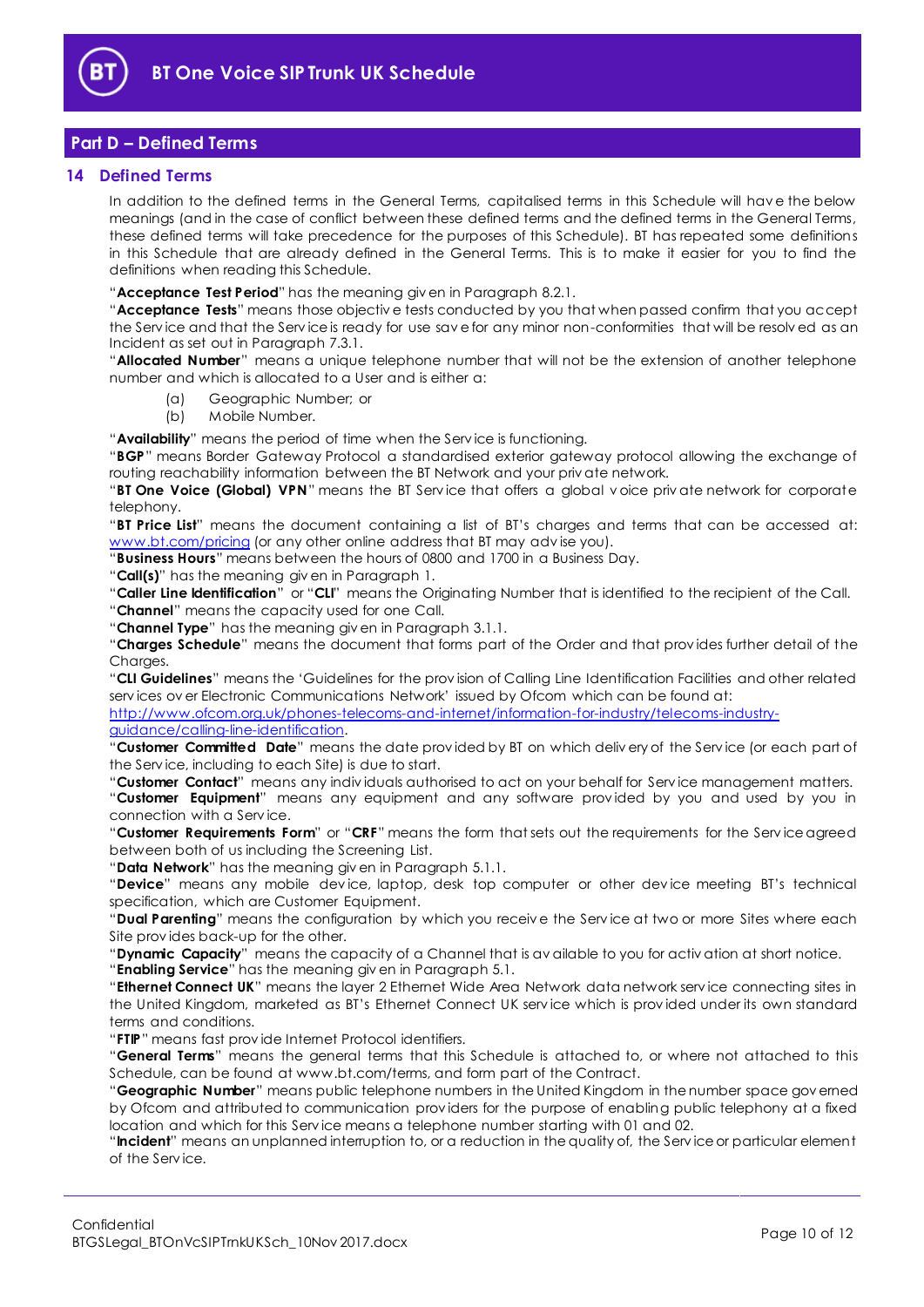

"**Installation Charges**" means those Charges set out in any applicable Order in relation to installation of the Serv ice.

"**Integrated Services Digital Network**" or "**ISDN**" means a set of communication standards for simultaneous digital transmission of v oice, v ideo, data, and other network serv ices ov er the traditional circuits of the PSTN.

"**Internet**" means a global system of interconnected networks that use a standard Internet Protocol to link dev ices worldwide.

"**Internet Protocol**" or "**IP**" means a communications protocol for dev ices connected to the Internet that specifies the format for addresses and units of transmitted data.

"**IP Address**" means a unique number on the Internet of a network card or controller that identifies a dev ice and is v isible by all other dev ices on the Internet.

"**IP Connect UK**" means BT's multi-protocol label switching based data VPN serv ice known as IP Clear, marketed as BT's IP Connect UK serv ice which is prov ided under its own standard terms and conditions.

"**IP PBX**" means an Internet Protocol PBX that is SIP enabled and will support BGP.

"**Microsoft**" means Microsoft Corporation, One Microsoft Way, Redmond, WA 98052, US.

"**Microsoft Exchange**" means the Microsoft messaging system.

"**Minimum Period of Service**" means a period of 12 consecutiv e months beginning on the Serv ice Start Date, unless set out otherwise in any applicable Order.

"**Mobile Data Network**" means any 3G or 4G data serv ice obtained by you that prov ides Internet access from a Dev ice.

"**Mobile Number**" means a number in the United Kingdom in the number space gov erned by Ofcom starting with 07.

"**Non-geographic Number**" means a Mobile Number or a number in the United Kingdom in the number space gov erned by Ofcom, not linked with a geographic location and for this Serv ice means a number starting with 03, 08, 09, 116 or 118.

"**One Voice SIP Trunk UK Platform**" means the part of the BT Network used to support the Serv ice including any BT Network Session Border Controllers, routers, network serv ices or software.

"**On-Net**" means a Call that is routed between two Sites to which the Serv ice is prov ided under this Contract, or a Call routed between two of your locations one of which is a Site to which Serv ice is prov ided under this Contract and the other is a site to which BT is prov iding BT One Voice on a separate BT One Voice contract.

"**Order**" means any order (including the associated Charges Schedule) or part of an Order you giv e to BT that is accepted by BT for one or more Serv ices.

"**Originating Number**" means a Geographic Number or Non-geographic Number from which a Call originated. "**PBX**" means a Priv ate Branch Exchange.

"**PE Router**" means a Prov ider Edge router, which is a router between one network serv ice prov ider's area and areas administered by other network prov iders.

"**Planned Maintenance**" means any Maintenance BT has planned to do in adv ance.

"**Port**" means the point where the access is connected to the BT Network.

"**Port Date**" means the date agreed with the outgoing communications prov ider upon which the porting of the Geographic Number(s) will take place.

**"Predictive Dialler"** means an outbound communication telephony dialling method that automatically dials a list of telephone numbers and only passes the telephone call to a human caller when contact is made. It may also be known as an **"auto dialler"**.

"**Presentation Number**" means the CLI nominated or prov ided by the caller that can be used to make a return Call.

"**Prompt Care**" means the Incident response and resolution serv ice as set out in Section 14 of the BT Price List at: www.bt.com/pricing.

"**PSTN**" means Public Switched Telephone Network, which is the concentration of the world's public circuit switched telephone networks and for the purposes of this Schedule means PSTN in the United Kingdom. "**Qualifying Incident**" means an Incident, except where any of the following ev ents hav e occurred:

- (a) the Serv ice has been modified or altered in any way by you, or by BT in accordance with your instructions;
- (b) Planned Maintenance;
- (c) you hav e performed any network configurations that BT did not approv e;
- (d) (d) an Incident has been reported and BT cannot confirm that an Incident exists after performing tests; or
- (e) you requested BT to test the Serv ice at a time when no Incident has been detected or reported.

"**Receiving Number**" means the telephone number on which a Call terminates.

"**Recurring Charges**" means the Charges for the Serv ice or applicable part of the Serv ice that are inv oiced repeatedly in ev ery payment period (e.g. ev ery month), as set out in any applicable Order.

"**Routing Option**" has the meaning giv en in Paragraph [3.3.1.](#page-2-2)